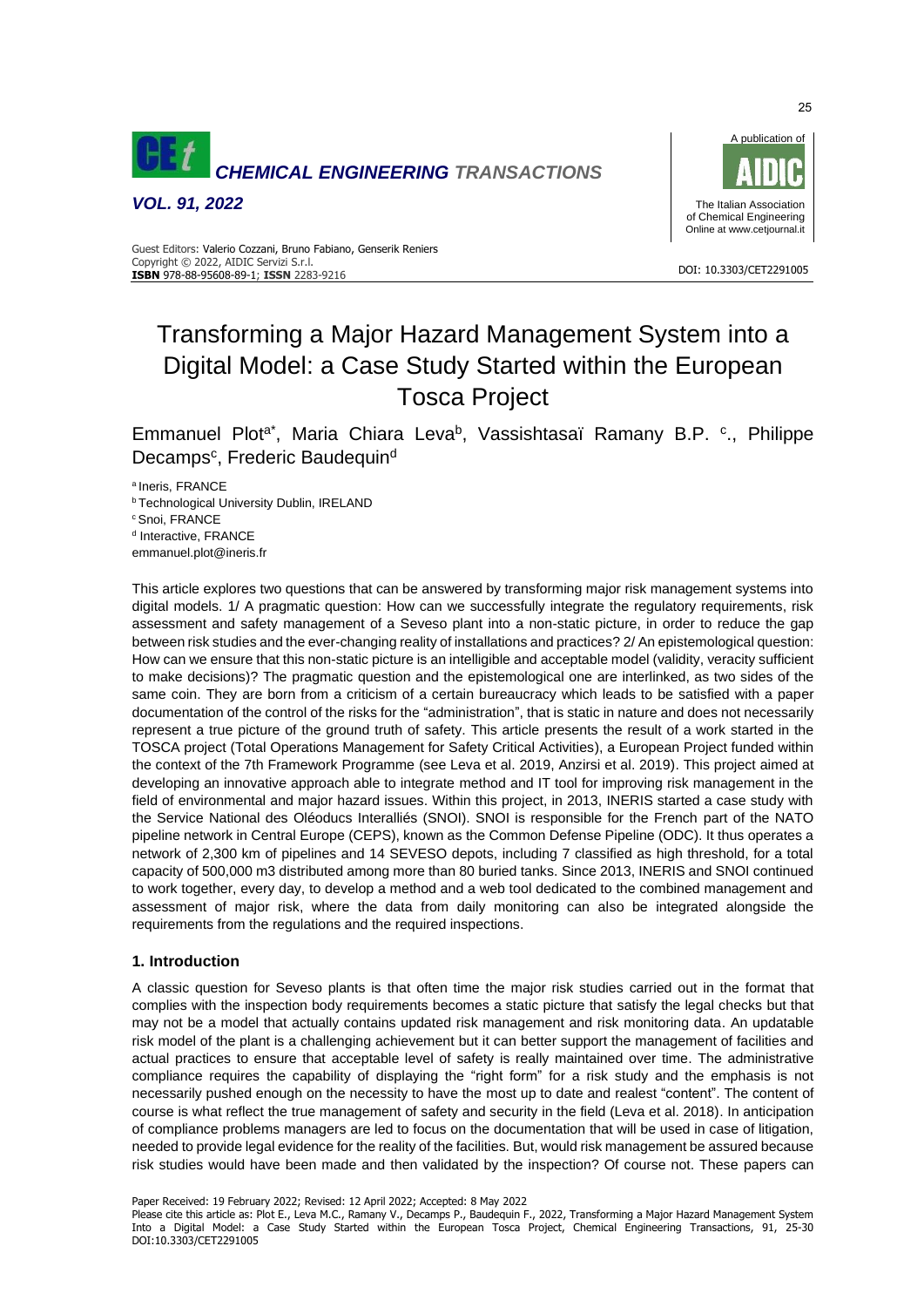often provide a false sense of security, although validated! There are countless examples of situations in which the reality of the operations doesn't always correspond to the parameters considered in these documents. And those who know the real status quo may not be encouraged to speak out, or to reported in a well-integrated way, as part of the ordinary process rather than as part of an incident report.

In a first part, we explore the pragmatic issue. We start with an analysis of the roots of the problem to conclude that the solution seems to be only possible through an IT supported process based on the risk modelling of major risk management. In this paper we aim to briefly present the developed solution to integrate the regulatory requirements, risk assessment and safety management of Seveso plants into a non-static picture, in order to reduce the gap between risk studies and the ever-changing reality of installations and practices. In the second part of the paper we explore the epistemological problem of validating the acceptability of the model (validity, veracity sufficient to make decisions). It is interesting to note that this epistemological issue emerges from the desire to use risk studies as a source for informing the daily management choices of installations and processes and to provide some criteria for their acceptability. In the third part, we discuss the work that has been done on the specific application and the future development planned.

### **2. The pragmatic issue**

How can this tendency to separate documentary and legal compliance from real field management be explained? The root of the problem seems to be similar to the holes of the swiss cheese model James Reason often speaks about (Reason 2000) : 1/ holes in the control of the internal consistency of management documentation systems that must demonstrate the level of acceptable risk; 2/ holes in the control of the correspondence of these documents with the realities in the field, 3/ holes in the control of the true evolutions over time of dangerous phenomena criticality. There are no sufficiently systematic controls, driven by risk assessments that comply with regulatory specifications, that are themselves systematic. So, why should these official papers reflect reality? If there are not enough field checks, they may be nothing more than administrative risk assessments and documents that are quite remote from actual facilities and practices! Our first observation is that the ideal of management based on systematic risk assessments that meet regulatory requirements, in a logic such as the one proposed by ISO 31000 (2009), is not reinforced by sufficient control practices, and is therefore not implemented in most Seveso plants.

The deeper reason seems to be a matter of method and tooling issue. Let's start with the tooling issue, because it is, perhaps, the root of the problem. Industrial installations requires adequately digital support and data management for systematic and thorough controls (Anzirsi et al. 2019). A manager should be able to store and access all the information dedicated to the control of major risks in an appropriate database, info such as the description of each equipment, the related list of key parameters coming from risk assessments, its life cycle history, the planned operations and, above all, the safety functions and or safety barrier role it is supposed to cover. Often this is called a critical asset register. But this can be expanded by incorporating the impact of its potential degradation on the global risk acceptability for the area concerned, and the information to be controlled in the field. So that a clear picture is retained of what needs to be controlled, what is critical, what is not acceptable, and what has to be prioritized. the key point now is to be able to check in the field that the operating conditions correspond to these elements. Obviously, the design of this database is quite delicate, and then it still requires the right technical skills to verify those conditions in the field. But overall, the checks and the inspections should be clearer and easy to perform.

The methodological issue is more subtle, and it is correlated with the lack of integrated supporting tools. Here is one way to interpret the situation. Seveso plants have risk registers and repository of risk assessment, then asset management tools and accident and incident reporting. But those tools appear to be often disjointed and seldomly integrated (Leva et al. 2015, Leva et al. 2014). The Plant Safety Management manual may sometimes report procedure that describe an attempt to integrate the requirements with what needs to be done, step by step, considering all production, safety and environmental risk issues. This is in line with the general spirit of many standards: "write what you do, do what you write". Surely, this approach has the merit of integration: even if studies are siloed into several documents, requirements are finally integrated into procedures. But here are the issues: 1/ "engineers write, and operators do", so firstly, one can question whether what is written in the procedure is what happens as who wrote the procedure and the operators that carry out the activities may be very different people and in different roles; 2/ reality of activities is always very complex so are the blind spots really mastered?; 3/ this logic leads to interweaving many procedures and studies and recording supporting documents, so sometimes the slightest modification can take quite an effort, which encourages the evolution of facilities or practices without changing documents or systems for the administration. By the way, one can notice that many people in charge of piloting these management systems are suffering, frustrated by having to resolve documental burdens rather than field issues, and totally overwhelmed with so many studies, procedures, records that coherence is often lost in translation. It can also be a source of suffering for field teams when they do their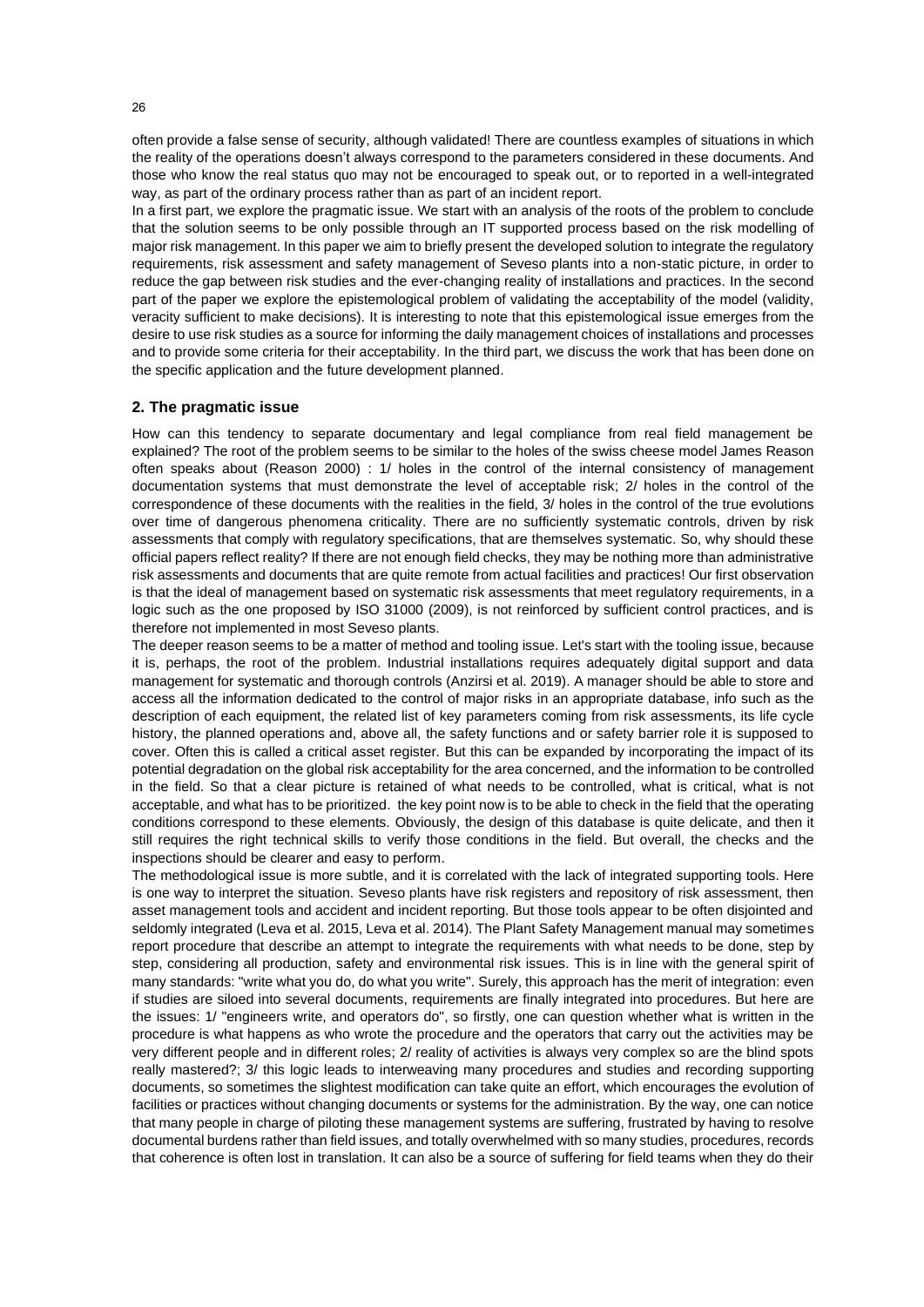work without sufficient recognition, especially when they take risks to ensure the real safety and thus compensate for the inadequacies of official systems.

Let's summarize the argument. 1/ A large part of the Seveso plants invest in the realization of risk assessments just to formally meet regulatory and normative obligations; 2/ There are not enough controls to force them to guarantee the coherence, the correspondence with the reality of the installations and practices, as well as the maintenance in time of an acceptable level of risk; 3/ This problematic situation also seems to be due to a lack of computerized tools and to the prevalence of compensation practices leading to a documentary tangle that makes the situation even more inextricable.

This is why INERIS started a case study with Service National des Oléoducs Interalliés (SNOI) to develop a system at three levels:

1/ A risk assessment IT solution able to support decisions regarding risk management and provide the rationale to justify SNOI choices also if questioned by the regulator and its own management. This rationale informed the very foundation of the way the system was designed and realized. Above all SNOI wanted the risk assessment to be the foundation of a live picture shared across all levels to provide transparency on the risk faced and the impact that the unavailability or the unreliability of tasks or equipment can have on the accident scenarios the SNOI is exposed to. The computer system tends to become the support tool for the drafting of risk studies. It is capable of managing the hundreds of thousands of pages of these studies and extracting lists of measures (safety barriers) and its critical equipment or tasks linked to exclusions, estimates of hazard potentials, calculations of frequencies of initiating events, and assumptions for modeling the intensity of hazardous phenomena.

2/ An IT monitoring processes to:

- o Support the improvement of the risk assessment,
- o Demonstrate the congruence between the risk control means considered in the analyses and the resources efficiently managed on the sites,
- o Monitor that the evolution of the criticality of the hazardous phenomena remains acceptable over time. This is a system for reporting real-time updates of risk monitoring data from facility operating systems (maintenance, production, incident management system). The system manages records and monitoring data

associated with critical equipment or tasks from which risk acceptability update calculations are periodically performed for an entire installation. A critical asset is any equipment or key task involved in the realization of a safety measure (cf. the criteria used

for the detailed barrier analysis: independence, response time, etc.) that plays a role in the risk assessment (whether it is at the level of exclusion choices, estimates of hazard potentials, calculations of frequencies of initiating events, or even at the level of assumptions for modeling the intensity of the hazardous phenomena). The system can also offer an interactive ground plan of the safety critical assets linked to the database. Once selected the item identified on the ground plan, the risk studies and safety management procedures/ document connected to the items can be displayed. In the GIS mapping other relevant items and related Isorisk curves are made accessible that can be relevant for topological risk mapping related to releases etc. The tool also offers dashboards for monitoring changes in the performance of critical items. This point is crucial as it provides a complete feedback loop between prospective risk assessments and the updated picture of actual equipment and industrial process status and how they impact the SNOI risk profile for the relevant scenarios. This link is visible and simplified in a way that it provides transparency for the outcome of unavailability of critical tasks or equipment connected with relevant safety measures. This knowledge is not available just to the risk expert or the process engineer but shared across all levels of the organizations, easy to understand also for operational personnel. In this sense it can also allow those consideration to update HAZOP and HAZID studies that would otherwise become stale picture of a status quo no longer valid.

3/ An IT rules and proofs management system capable to include:

- All the type of requests and demands received from different inspectors (including updates to risk studies), with a classification according to how clear and easy or not to do they are to realize,
- o How to best address them so that recurrent similar request can be dealt in a consistent standardized way
- o The lists of evidence that daily answer to requests.

The system allows organizing and storing the internal requirements connected to the external regulatory requirements the plant must comply with. For each internal requirements the plant can store evidence or proof that the requirements have been applied and is being followed on site. Some evidence is also to be found in the risk studies and how they are updated in the system considering the actual reliability data with status updated from the field. Each piece of evidence is also attached to the regulation that is there to address. The regulations have been input into the system by uploading the official PDF of the regulations and each article is translated as an item on the list of requirements. However, these requirements which can be many and varied (approx. 1300 items on the current system database) can be linked and aggregated in company guidelines/procedures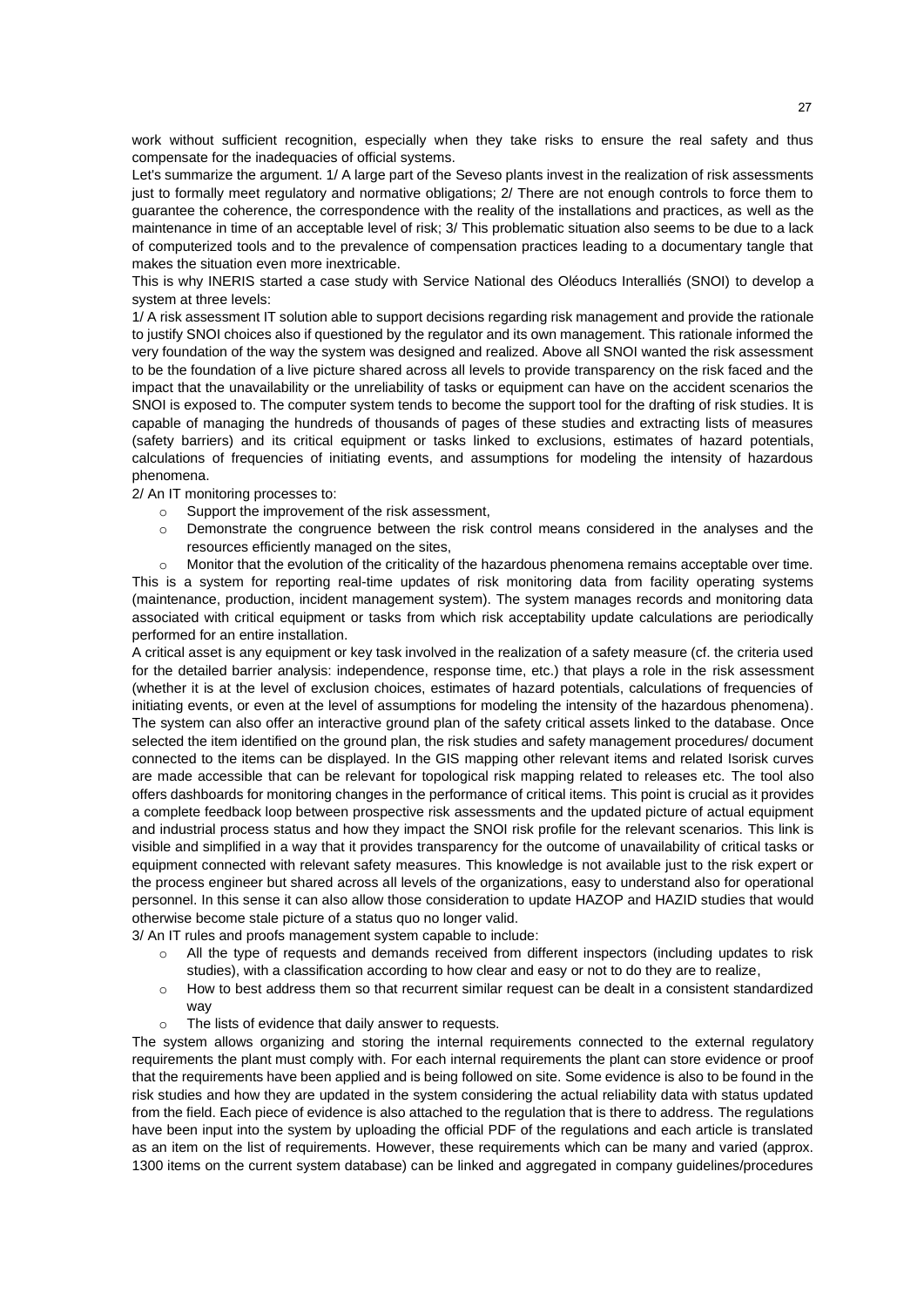(named "doctrines" in French in the system), following which the organization can safely align themselves to the regulations. They can provide a much more synthetic set of rules/ procedures and the system still safeguards the alignment with the law requirements. For instance, in the current system 86 "doctrines" or company guidelines/rules ensure to translate the 1300 requirements coming from the original regulations. All the rules and procedures can also be classified according to specific themes such as "aging equipment". It is also used as a management tool as the person and role responsible to maintain the "proof" associated to the alignment with a company rule and or requirements are also stored and managed in the system. All these information can then be used to organize audits. Which is a support to efficiently guaranteeing that the identified safety measures, critical equipment or tasks, are well monitored in accordance with regulatory requirements. Finally, all these information are also used to structure the continuous improvement strategy.

# **3. The epistemological issue**

There is no point in having an integrated web-based risk management tool if it deals with erroneous models (too erroneous for an acceptable calculation of the major risk level). Here arises specifically the problem of complexity necessarily linked to the management of major risks. The real is always complex. It is only simple within the framework of abstractions that man constructs to facilitate his action. However, it is reality that must be mastered if we want to completely control the risks of major accidents (because they are unacceptable). Let us take a banal example. The control of walking is apparently simple. However, we sometimes fall, because the ground is slippery, because we did not see a stone, because we were pushed, etc. We accept these losses of control in our daily lives. We accept these losses of control to the extent that further control of walking would be more costly than beneficial. But we no longer accept them when these losses of control can put our life or health in danger, as is the case of hiking at the edge of a cliff. The control of the same action is different according to the level of success desired. To ensure total success, we must take into account the finer points of reality, everything that can prevent success. Experience shows that this "everything" is never totally predictable, if only because reality is much richer than what our understanding can grasp. Therefore, in order not to fall, prudent mountaineers make great efforts to pay attention and advance roped up (the principle of safety barriers which presupposes that despite all the precautions taken, the control of an activity is never assured and that one must foresee at least one way to avoid its failure). Faced with the complexity of reality, we must recognize the limits of our knowledge, we must know that we are provisionally true (more or less true, more or less provisional), we must accept that we can only regulate systems through cycles of trial and error. And when these errors can lead to catastrophic consequences, deemed unacceptable, we must ensure that their probability is extremely low. This approach is a source of efficiency and reliability. It is the approach of prudence (phronesis), which consists in judging the errors to be acceptable. Prudence consists in defining measures according to what we judge to be known (the reliability that we attribute to our knowledge), and in accepting the risks of an error in this judgment. There is no prudence in those who do not recognize their limitations. This epistemological statement is crucial for us. It is the logical deduction of an actor model with a capacity of autonomy, although subject to multiple cognitive biases, seen as absolutely necessary for systems to self-regulate (Plot 2007). This is the specific basis on which we think about major risk management and its digitalization.

The next logical question is: what to do when we cannot afford to regulate the models through trial and error cycles because of the consequences are catastrophic? If the tests of risk control models cannot be based on accidental feedback, incidental feedback must be multiplied to optimize our modeling process. Let's go a little further to fully express our founding hypothesis: each actor, operators, team leader, manager, in production, maintenance, logistics, engineering departments, but also each subcontractor, auditor, controller, inspector, must be able to criticize the models, at his level, from his own point of view, taking into account his objectives / issues, means / tools (interfaces), contexts, time horizons, using his ability for prudence, his autonomy of judgment. Therefore, the question is: how can risk studies be critiqued by stakeholders in the same modeling process?

It seems easier to manage this issue with an IT system. For two linked reasons. For being able to exercise its critical capacity, each actor must: 1/ be able to reconstruct the reasons for understanding the risk control choices: so, they don't just need the results of the analysis but the whole argument; the demonstration that has been made to justify a data item must be accessible; a data should not be delivered alone, but with all the information allowing these rational actors to think and make autonomous decisions; 2/ be able to understand these arguments: it is therefore necessary to provide each actor with information at the right level of abstraction: his own! This constraint forces us to look for the properties of the concepts that make sense for each actor. This means that knowledge must be diffracted into as many facets as there are levels of abstraction that meet the understanding needs of each stakeholder.

These two reasons that lead to the recomposition of information adapted to each actor is precisely what an object-oriented relational database can help to do. This technology allows multi-faceted representations of

28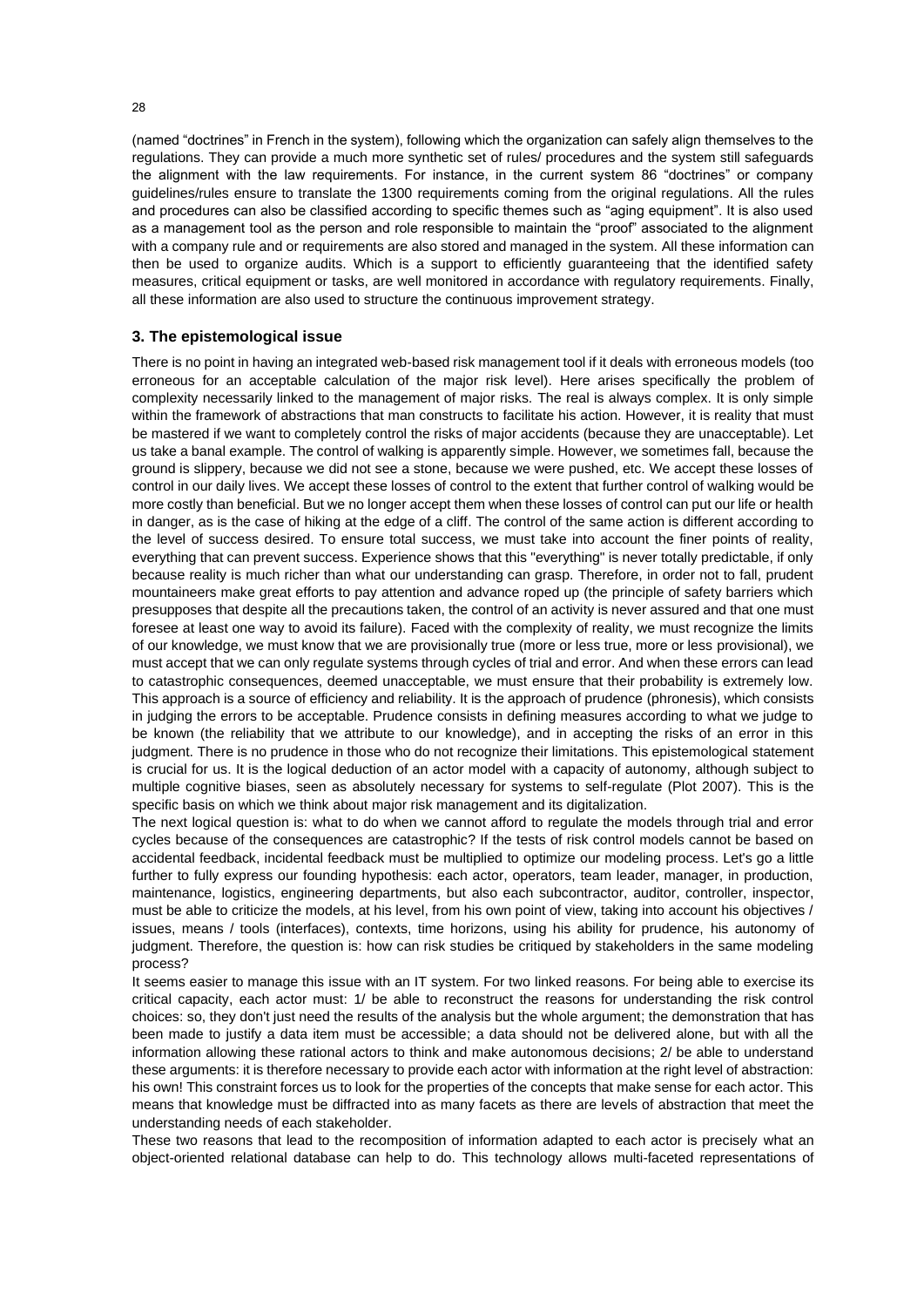knowledge. Thus, computer science seems necessary to deal with the epistemological questions that cannot fail to arise when one considers the demonstrations of control of major risks not as administrative documents but as models for the management of installations and practices. Be careful, this is where the research question arises: what are the static and dynamic properties of the relevant concepts for each actor? The answer is not given in advance. There is nothing simple in this matter. Let's take an example: What is a hydrocarbon reservoir? In some studies, only the maximum storage capacity is considered. In other studies, the bottom of the tank will be the most important part because the probability of leakage will be considered mainly at this level. In other studies, the interior coating of an epoxy paint will also be considered (height, thickness... there is a whole set of specifications, side parts concerned but also interior posts). And then, the description of the tanks can include, with different levels of precision: the characteristics of the concrete, the roofs of the tanks, the pipes, the filling and drawing valves, the valves interconnecting the filling and drawing pipes, the valves for draining the water from the bottom of the tank, the breathing devices by valve with calibration, the gauging devices, etc. It is the intelligence of the different experts to be able to form the relevant abstractions for their demonstrations, by including the expertise of field operators. We are very often in a case-by-case situation, with exceptions. One tank is only similar to another in an abstraction. These multiple levels complicate the programming. In the end, these are not fixed descriptions of the world, but choices of abstractions that cannot be predicted a priori and that the IT tool has to manage. It is a management of dialogues between strangers who look at the same thing and have to cooperate.

These considerations had a decisive impact on the way we worked with the SNOI. Indeed, this is why we did not choose to develop a turnkey application. We chose to design an IT platform, called MIRA (Management Integré des Risques Actualisés) that offers a flexible logic of components dedicated to risk management, that would allow us to develop as many customized application modules as necessary, to adapt to the specific needs that emerge regularly. Notice that this specificity distinguishes our approach to the digitization of risk management systems from the few tools offered on this market to industry. Notice also that this platform is flexible enough to allow a DevOps approach. We use MIRA both as a research tool, a human factors laboratory on risk management modeling, and as a secure operational tool used on industrial plants.

## **4. Discussion**

This approach is systematic, but it is above all not a question of wanting to immediately face all the risks with it. Its implementation is modular, step by step, risk study by risk study. For instance, at the moment, the SNOI did put it in place to control the risk of small leaks (since 2014). And, now, they are in the process of extending it to other major risks (Seveso safety reports).

It should be noted that this approach helps the SNOI respond in a structured way to some of the regulator's requests that are non-standard and actually require solutions to problems that neither the regulator nor the SNOI has faced before. It is a support to have a logical approach behind the answers that need to be provided to difficult questions asked by inspectors, to obtain exemptions and avoid unnecessary investments.

Following this approach, we believe that we have laid the methodological and IT foundations for a new type of major risk management system, which could contribute to reducing the gap that is too often observed between legal compliance and the reality of management in the field, and to filling the gaps in the control systems. However, we have still several questions.

Firstly, we believe that this approach should be extended beyond risk studies as they exist today to embrace procedures as well, but procedures of a particular kind. We have criticized above the procedures that try to integrate all the tasks to be performed, and that intend to order them, step by step, considering all the issues of production, safety and environmental risks. These are useful, of course. But aren't they rather training tools, "guidelines" on how to manage activities correctly? We think that it would be preferable to have, at the intersection between these "guidelines" and the risk studies, procedures of a particular kind that would extend the detailed analysis of the barriers by explaining the critical equipment and tasks (which play a determining role in the control of risks) from the point of view of the operators in charge of them. They would only summarize the essentials of "What" has to be done, the "Who" and above all the "Why", without going into the details of how to do it, which remains a matter of individual and collective competence and orientation. They would not be conceived in relation to the activities of the actors, but only from the point of view of the security functions to be ensured. Thus, these studies would manage the entirety of the risk control choices up to:

- $\circ$  present to the actors what they have to do; knowing that it will be up to them to check the feasibility of the tasks given to them (and to criticize the models from their point of view),
- o specify the control points to be taken into account (with all the important requirements),
- identify the links with the operational data managed by the ERP, CMMS, etc., allowing to set up the monitoring system.